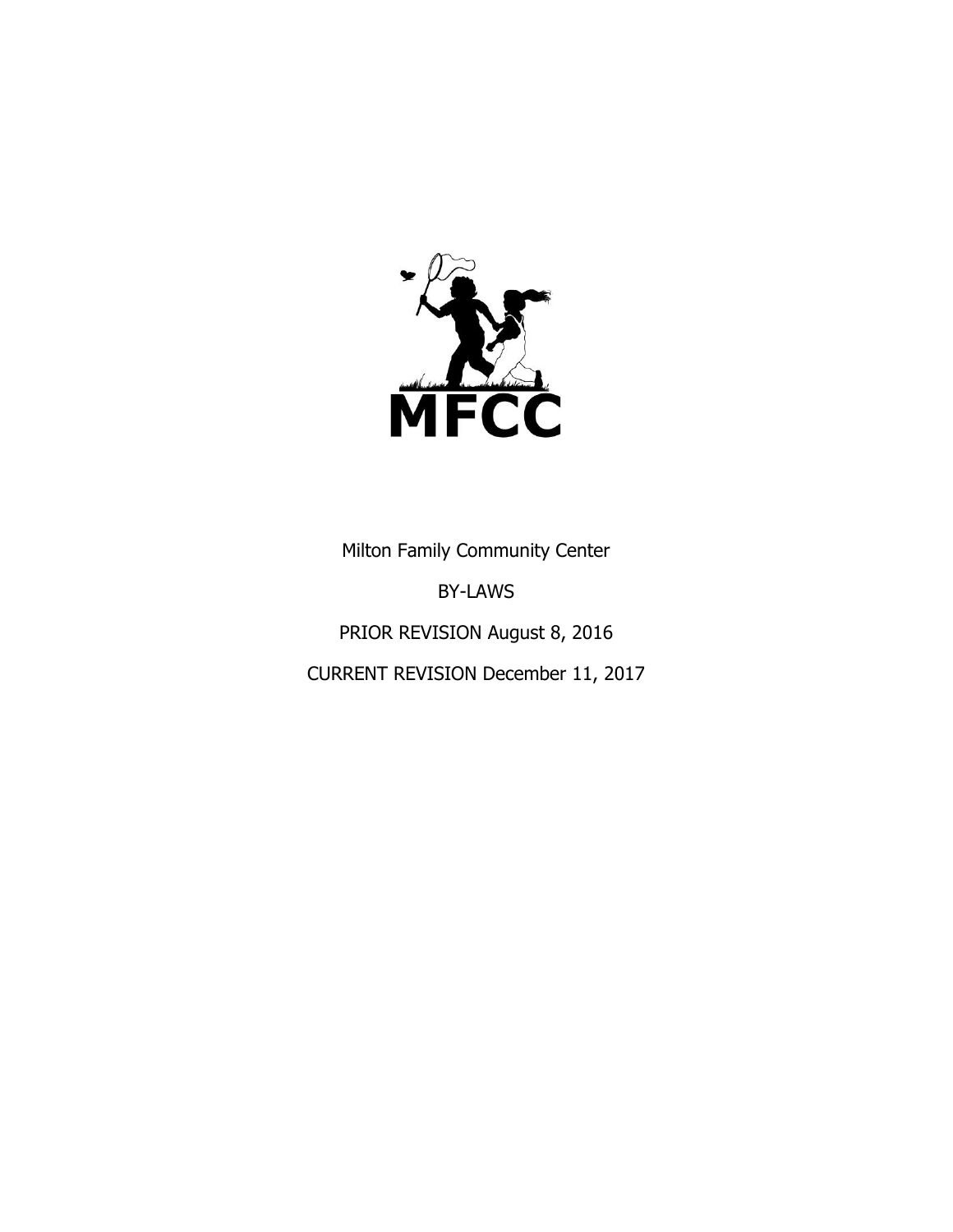## **Article I - Name**

The name of the Corporation shall be - MILTON FAMILY COMMUNITY CENTER, INC. (MFCC, Inc.) and is sometimes referred to in these By-Laws as the "Corporation".

## **Article II - Purposes**

The purposes shall be namely, to strengthen families, promote parent-child interaction, provide easier access to agencies, and promote community awareness.

The purposes of the Corporation are promoted through educational programs directed toward children, parents, teachers and the community.

The Corporation is not formed for pecuniary or financial gain, and in no part are the assets, income or profit, of the Corporation distributed to, nor shall they inure to the benefit of its directors or officers except to the extent permitted under the Not-for-Profit Corporation Law of the State of Vermont.

## **Article III - Office**

The registered office of the Corporation shall be located the Milton Family Community Center, 23 Villemaire Lane, Town of Milton, State of Vermont.

## **Article IV - Basic Policies**

- 1. The Corporation is a non-profit organization and shall be noncommercial, nonsectarian, nonpartisan and nondiscriminatory.
- 2. The name of the Corporation, or the names of any members in their official capacities, shall not be used in any connection with a commercial concern or with any partisan interest or for any purpose not appropriately related to the objects of the Corporation.
- 3. The Corporation shall cooperate with schools and other governmental and private agencies to further the purposes of the Corporation.
- 4. The Corporation shall be bound only by policies and commitments approved by the Board of Directors.

## **Article V - Membership, Dues & Non-Discrimination**

1. **Membership** - Membership in the Corporation shall be available without regard to race, color, creed, national origin, age, sex, handicap, sexual orientation, or family or welfare status. The Corporation shall conduct an annual enrollment of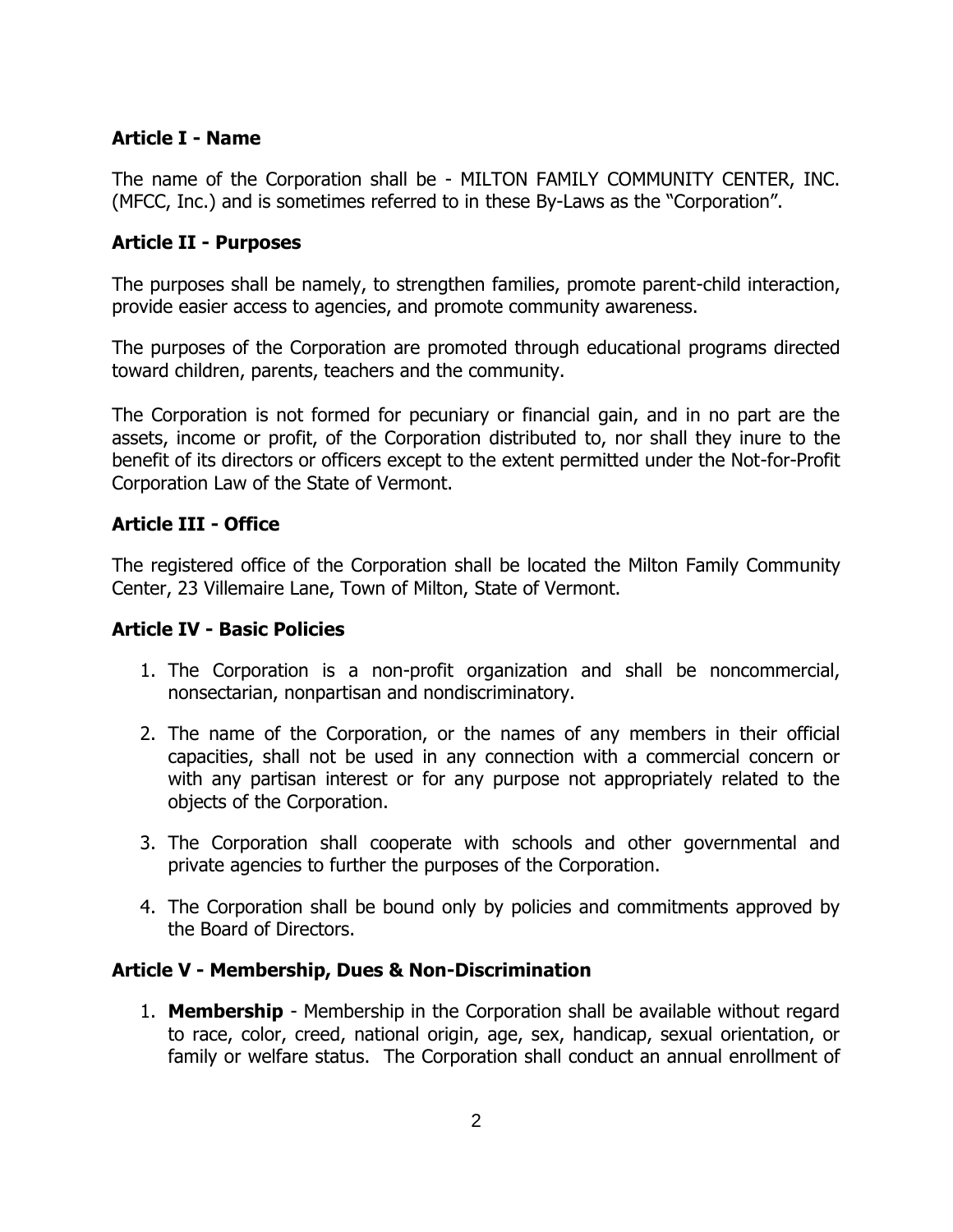members at the annual meeting but persons may be admitted to membership at any time.

- 2. **Duties**  Only members of the Corporation shall be eligible to participate in its business meetings or to serve in any of its elective or appointive positions.
- 3. **Termination of Membership** The board of directors by affirmative vote of two thirds of all the members of the board, may suspend or expel a member for cause after appropriate hearing and, by a majority vote of those present and voting at any regularly constituted meeting may terminate any member who shall be in default in the payment of dues for the period. The process shall be carried out in good faith. At least 15 days prior written notice shall be given to the member to be expelled, suspended or terminated. Said notice shall state the reasons for the action, and shall give the member an opportunity to be heard, orally or in writing, not less than five days before the effective dated of the proposed expulsion, suspension, or termination, so as to allow the board of directors' sufficient time to decide whether the action shall take place. Written notice of the proposed action shall be given by first class or certified mail and sent to the member's last address.
- 4. **Resignation** Any member may resign by filing a written resignation with the president or secretary.
- 5. **Reinstatement** On written request signed by a former member and filed with the secretary, the board of directors, by the affirmative vote of a majority of the board, may reinstate a member to membership on such terms as the board of directors may deem appropriate.
- 6. **Dues.** Each member of the Corporation shall pay annual dues, if any, as set by the Board of Directors from time to time.
- 7. **Voting Rights -** Each member in good standing shall be entitled to one vote on each matter submitted to a vote of the members.
- 8. **Annual Meeting** The annual meeting of the Corporations shall be held on the third Monday in September, for the purpose of electing directors and for the transaction of such other business as may come before the meeting. If the election of directors is not held on that day, the board of directors shall call a special meeting of the members as soon thereafter as is convenient. The meeting shall be held at the registered office, unless some other place is specified in the annual meeting notice. It may be held anywhere within the State of Vermont. At least seven (7) days notice shall be provided to the public. Members will be notified by mail or email.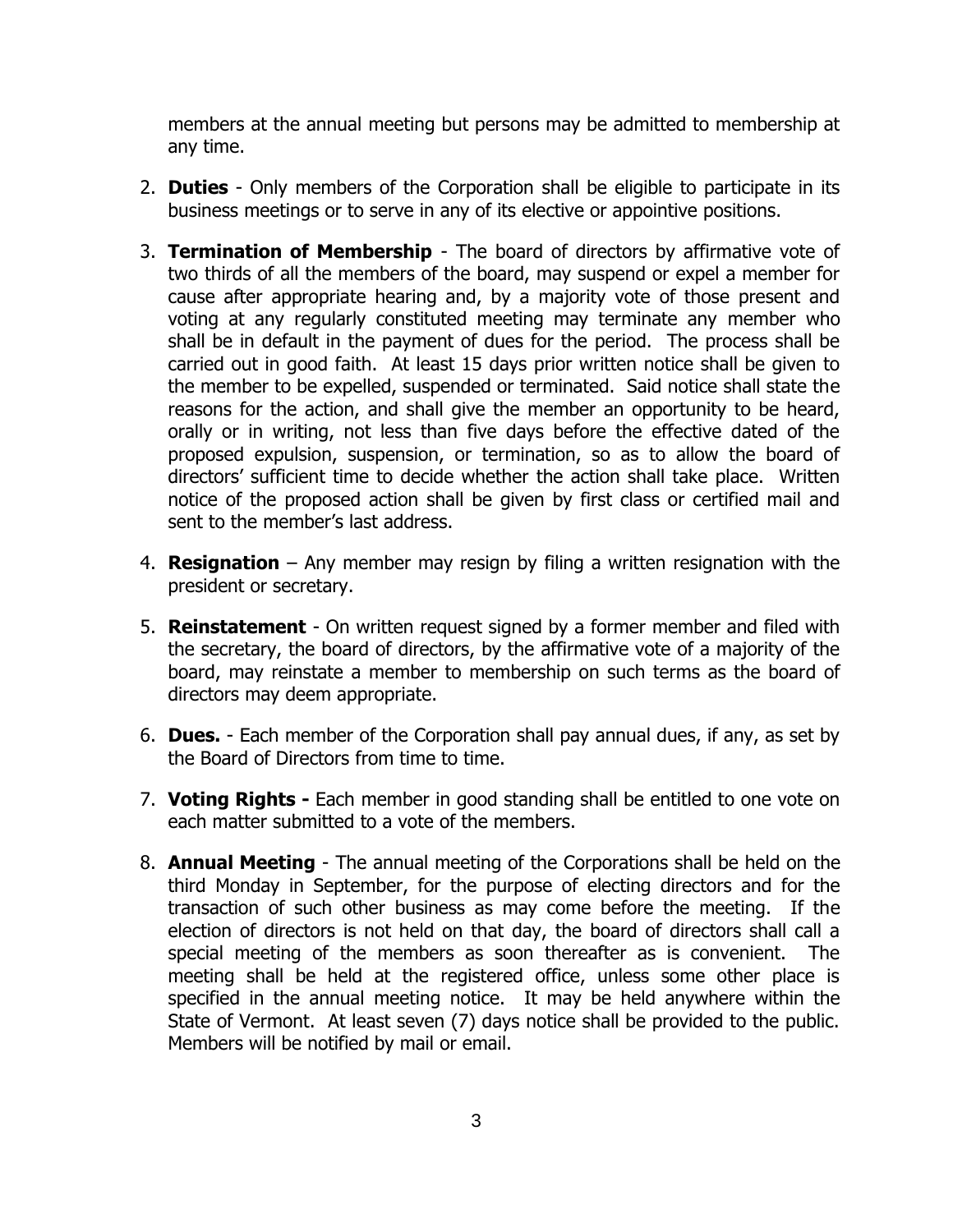- 9. **Special Meetings** The corporation shall hold a special meeting of members
	- a. On call of its board or the person or persons authorized to do so by these bylaws; or
	- b. If the holders of at least five percent of the voting members in good standing sign, date and deliver to any officer one or more written demands for the meeting describing the purpose or purposes for which it is to be held.
- 10.**Place of meeting** The board of directors may designate any place within the State of Vermont as the place of meeting for any annual meeting or for any special meeting called by the board or directors. A waiver of notice signed by all members may designate any place, either within the State of Vermont, as the place for the holding of such meeting. If no designation is made or if a special meeting is otherwise called, the place of the meeting shall be the registered office of the corporation in the Town of Milton, State of Vermont.
- 11.**Notice of Meeting** Written notice stating the place, day, and hour of the meeting and in case of a special meeting, the purpose or purposes for which the meeting is called, shall be made by first class mail or telephone, or email, whichever is more convenient, at least two days in advance of said meeting.
- 12.**Quorum** At least 50% plus one, of the current board membership (rev. 08.08.2016), represented in person or by proxy, shall constitute a quorum at a meeting of members. If less than a quorum is represented at a meeting, a majority of the members so represented may adjourn the meeting from time to time without further notice. At such adjourned meeting at which a quorum is present or represented, any business may be transacted that might have been transacted at the meeting as originally notified.
- 13.**Proxies** At all meetings of members, a member may not vote by proxy.
- 14.**Voting** Any action that is proper for a special meeting may be conducted by written ballot in lieu of a meeting.
- 15.**Resolutions** All resolutions offered for the consideration of the members shall be presented in writing prior to discussion before the members
- 16.**Reports** At every annual meeting, in addition to any other business that may be transacted, the report of the directors, the Executive Director, the financial statement of the previous fiscal year and the minutes of the previous annual meeting shall be presented.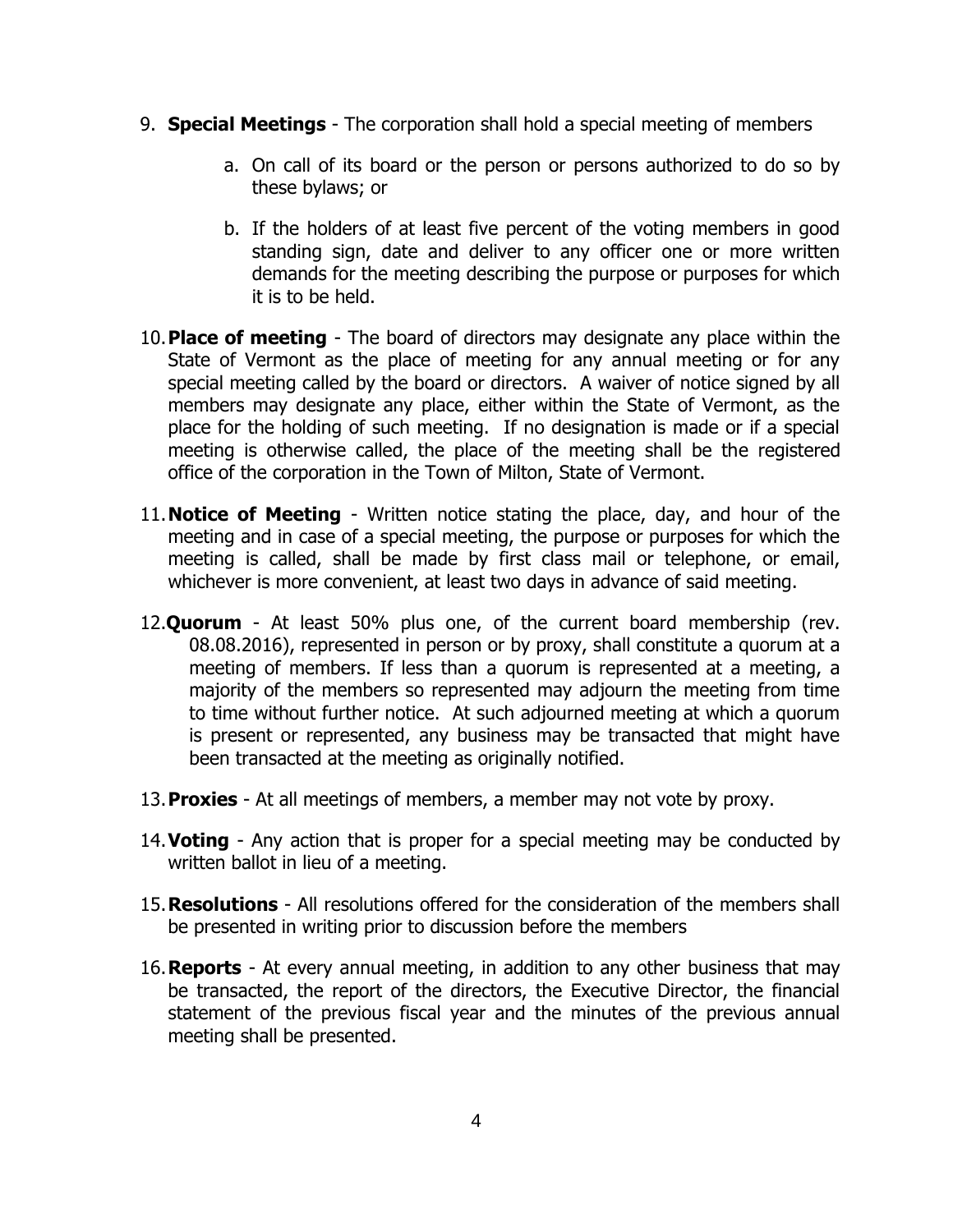17.**Rules** - Meeting of members shall be governed by **Robert's Rules of Order Newly Revised** [\(RONR\)](javascript:popUp(), (10<sup>th</sup> Edition)

## **Article VI - Board of Directors**

- 1 **Powers** The Board of Directors shall manage the business and affairs of the Corporation. The Board may appoint committees, for any purpose, including an executive committee that may exercise any authority of the board.
- 2 **Number, Tenure and Qualifications** The Board of Directors shall consist of no more than thirteen (13) persons, one of whom shall be a parent representative. The parent representative shall be a parent with a child or children in any current Milton Family Community Center program, which shall be willing to serve as liaison between parents and the Board. The Executive Director shall not serve as a member of the Board. The Board will attempt to have representation from cooperating agencies and towns served by the Corporation.

Directors, except for the parent representative, shall be elected for three (3) year terms. The parent representative shall be elected to a one (1) year term only. Directors shall have renewable terms, except for the parent representative. Directors shall be elected at the annual meeting of the members and the term of office of each director shall be three (3) years or until the elections and qualification of his or her successor. Directors must be residents of Vermont and must be members of the Corporation at the time of their elections.

- 3 **Regular Meetings** The regular meeting of the board of directors shall be held without notice other than this bylaw immediately after and at the same place as the annual meeting of the members. The Board of Directors shall meet bimonthly or more frequently, if needed, to transact the business of the Corporation. At least seven (7) days notice shall be provided, with agenda sent at least three (3) days before the meeting.
- 4 **Special Meetings** Special meetings of the board of directors may be called by or at the request of the president or any two directors and shall be held at the principal office of the corporation or at such other place as the directors may determine.
- 5 **Quorum** A majority of the number of directors fixed in these bylaws shall constitute a quorum for the transaction business. The act of a majority of the directors present at a meeting at which a quorum is present shall be the act of the board of directors. Any action consented to in writing or via email by each and every director shall be valid as if adopted by the board of directors at a duly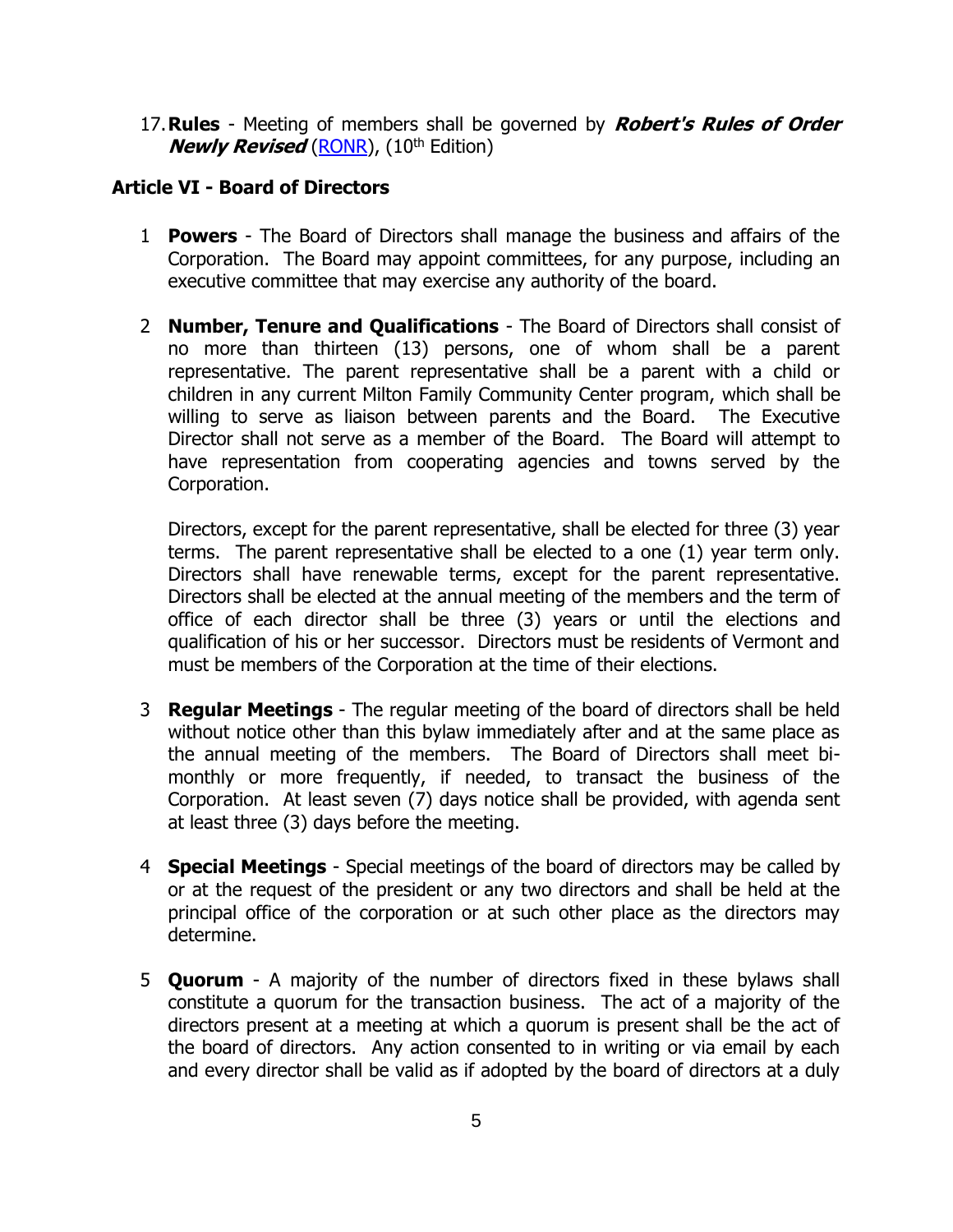warned and held meeting of the board, provided such written consent is inserted in the minute book.

- 6 **Voting** Any action that is proper for a special meeting may be conducted by written ballot including email in lieu of a meeting.
- 7 **Removal of absent Directors** A board member who misses two (2) consecutive regular meetings, without notification may be terminated. Nothing in this provision shall be construed to prevent the person so terminated from requesting, and the board granting, reinstatement as a board member. Vacancies on the Board caused by death, resignation or removal of a Director shall be filled by appointment by the Board at its next regular meeting.
- 8 **Vacancies** Election to the Board of Directors shall be made at the Annual Meeting from nominations submitted by the Nominating Committee.
- 9 **Rules** The rules contained in Robert's Rules of Order Revised shall govern the conduct of all meetings of the Corporation, unless otherwise agreed by all the persons present at any meeting.
- 10 **Duties** The duties of the Board of Directors shall be:
	- a. To annually review and approve the policies of the MFCC.
	- b. To adopt a budget for the fiscal year.
	- c. To hire the Executive Director.
	- d. To establish, maintain and support standing committees.
	- e. To present a program report at the annual meeting.
	- f. To transact any other necessary business of the Corporation.

## **Article VII: Officers of the Corporation**

- 1 **Officers** The officers shall consist of a President, a Vice President, a Secretary, a Treasurer and the Immediate Past President.
- 2 **Election**  Election of officers shall take place at the first meeting of the Board of Directors following the Annual Meeting of the Corporation and they shall be elected by and from the Board of Directors.
- 3 **Term**  Officers shall serve for terms of one (1) year or until their successors are elected. The President may not simultaneously hold any other office. The other officers may serve in not more than two (2) offices simultaneously. The President will serve no more than four consecutive terms. (rev.9.16.2013)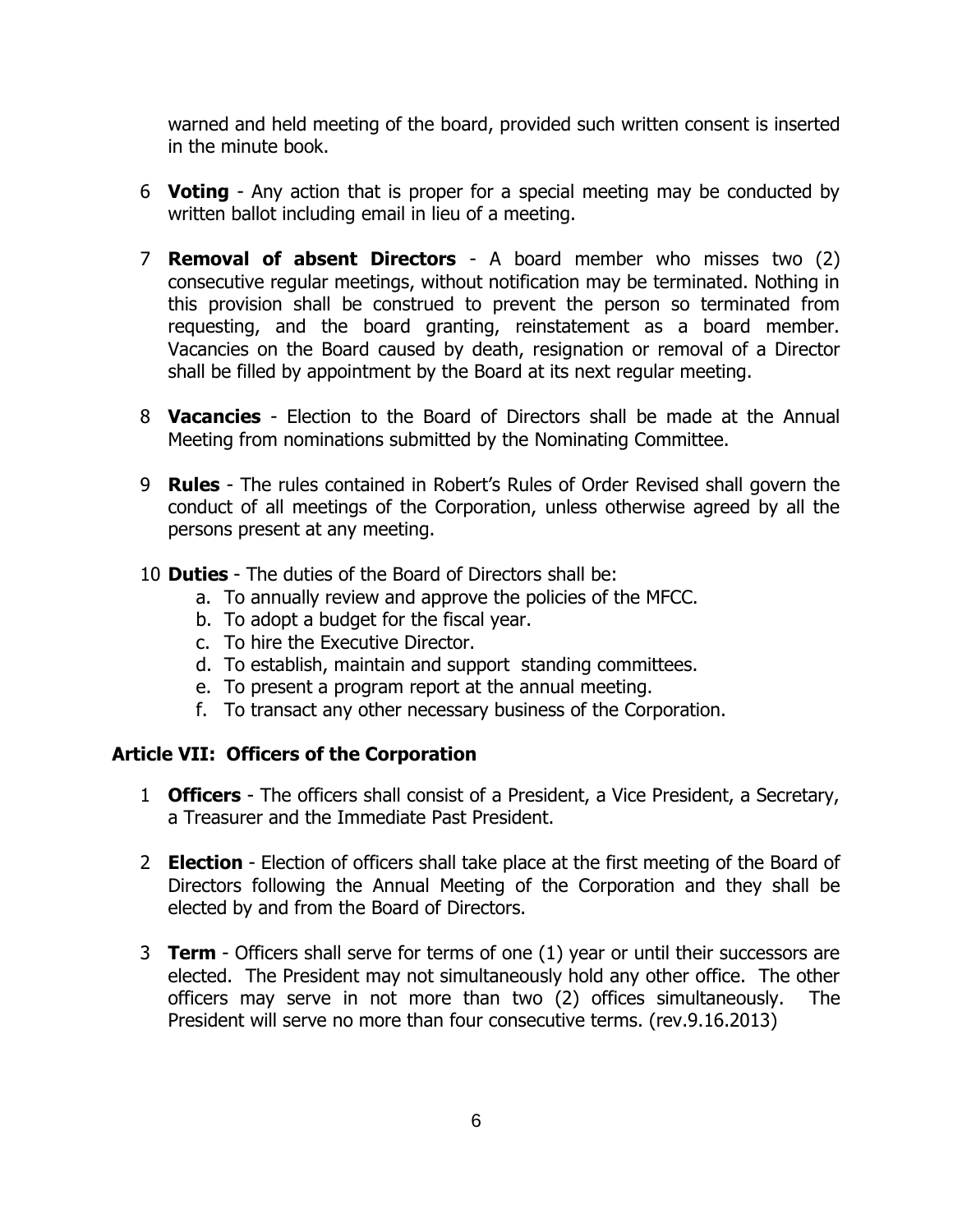- 4 **Removal**  Any officer elected or appointed by the board of directors may be removed by the board of directors whenever in its judgment the best interests of the corporation would be served.
- 5 **Vacancy** A vacancy in any office because of death, resignation, removal, disqualification may be filled by the board of directors for the unexpired portion of the term at its next regular meeting.

## 6 **Duties of Officers** -

- a. **President**  The PRESIDENT shall preside at all meetings of the Board of Directors and shall cause regular and special meetings of the Board of Directors to be called in accordance with these By-Laws. The PRESIDENT shall see that the books of the Corporation, reports, statements and any other documents required by State law are properly made, kept and filed according to law. The PRESIDENT shall enforce these By-Laws and perform all duties incident to the position and office, which are required by law.
- b. **Vice President** The VICE PRESIDENT shall assist the President and shall perform the duties of the President in the absence or upon the disability of the President to act.
- c. **Secretary** The SECRETARY shall keep full and accurate minutes of all meetings and shall authenticate the records of the corporation upon request. The SECRETARY shall conduct the correspondence of the Corporation and perform other clerical and recording duties, as ordered by the Board.
- d. **Treasurer** The TREASURER shall cause to be kept, full and accurate records and accounts of all receipts and disbursements authorized by the Board. The TREASURER shall present a financial statement at every regular meeting of the Board of Directors and shall make a full report at the annual meeting. The President, the TREASURER or the Executive Director shall be authorized to co-sign checks. Two signatures are required for any checks over Seven Hundred Fifty Dollars (\$750.00). The Corporation accounts shall be examined annually by an auditor who, satisfied that the corporate annual report is correct, shall sign a statement of that fact at the end of the report.

## 7 **General Duties of All officers** -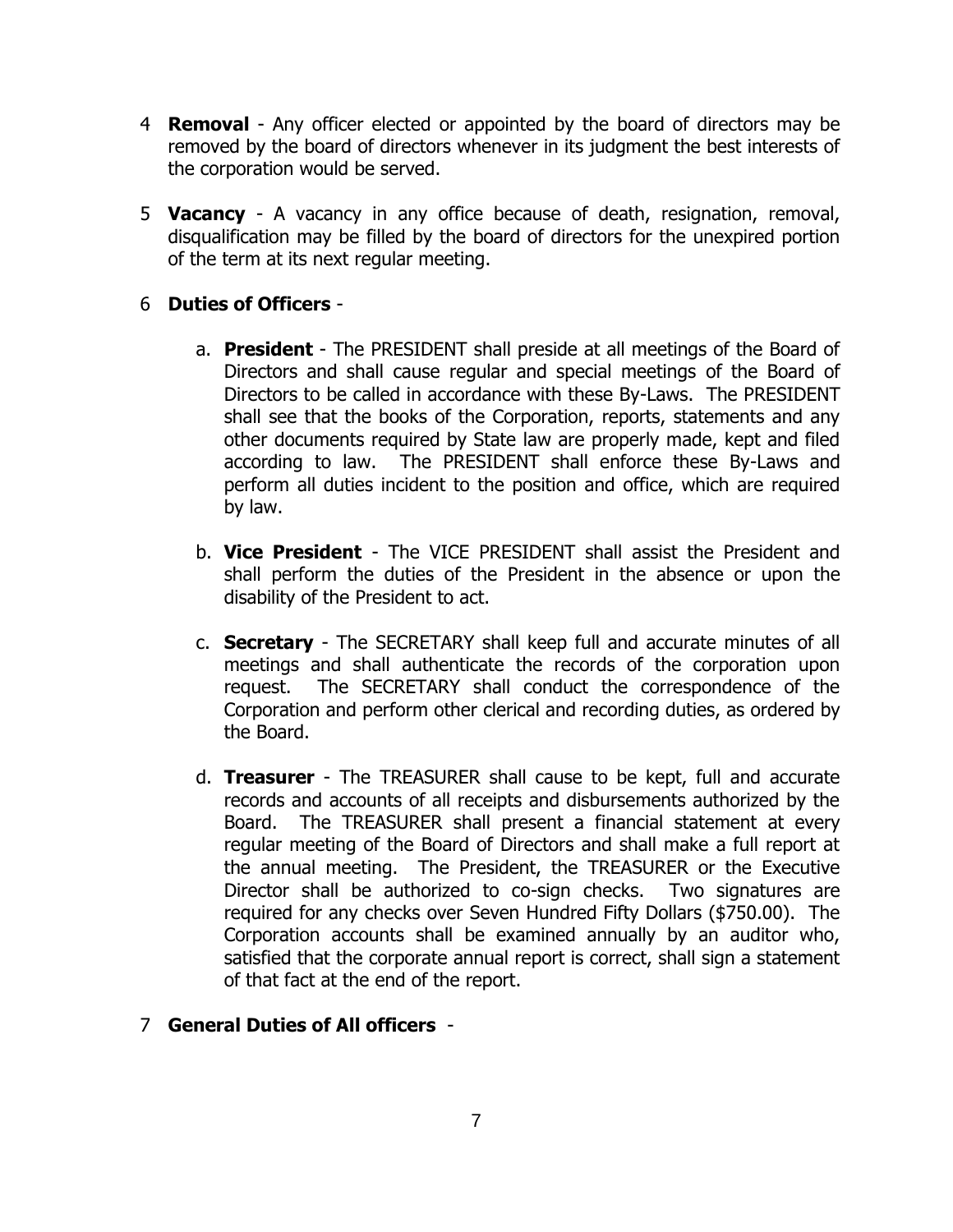- a. Perform the duties prescribed in the parliamentary authority in addition to those outlined in these By-Laws and those assigned from time to time.
- b. Deliver to their successors all official material not later than ten (10) days following the election of their successors.
- 8 **Executive Committee** The officers and immediate Past President shall constitute the Executive Committee. The Executive Committee shall report to the Board of Directors all items requiring action.

## **Article VIII - Nominations & Elections**

At least sixty (60) days prior to the annual meeting, the President shall appoint a Nominating Committee composed of not less than three (3), nor more than five (5), Directors to nominate the number of Directors necessary to fill vacancies on the Board, to nominate alternates for appointment to the Board, and to nominate officers for the coming year.

#### **Article IX - Committees**

The President shall appoint each member of the Board of Directors to serve on at least one of the following standing committees, including but not limited to:

- Development
- Events
- Program
- Finance
- Infrastructure Support
- Board Recruitment

The Board shall set up such standing and temporary committees, which they deem necessary to adequately serve the needs of the Corporation. Each standing or temporary committee shall consist of a Chairperson to be named by the Board and committee members recruited by the chair. A temporary committee shall exist only so long as it serves a current, useful purpose. A temporary committee may be dissolved by the Board, if in the Board's opinion it no longer serves the current, useful description above.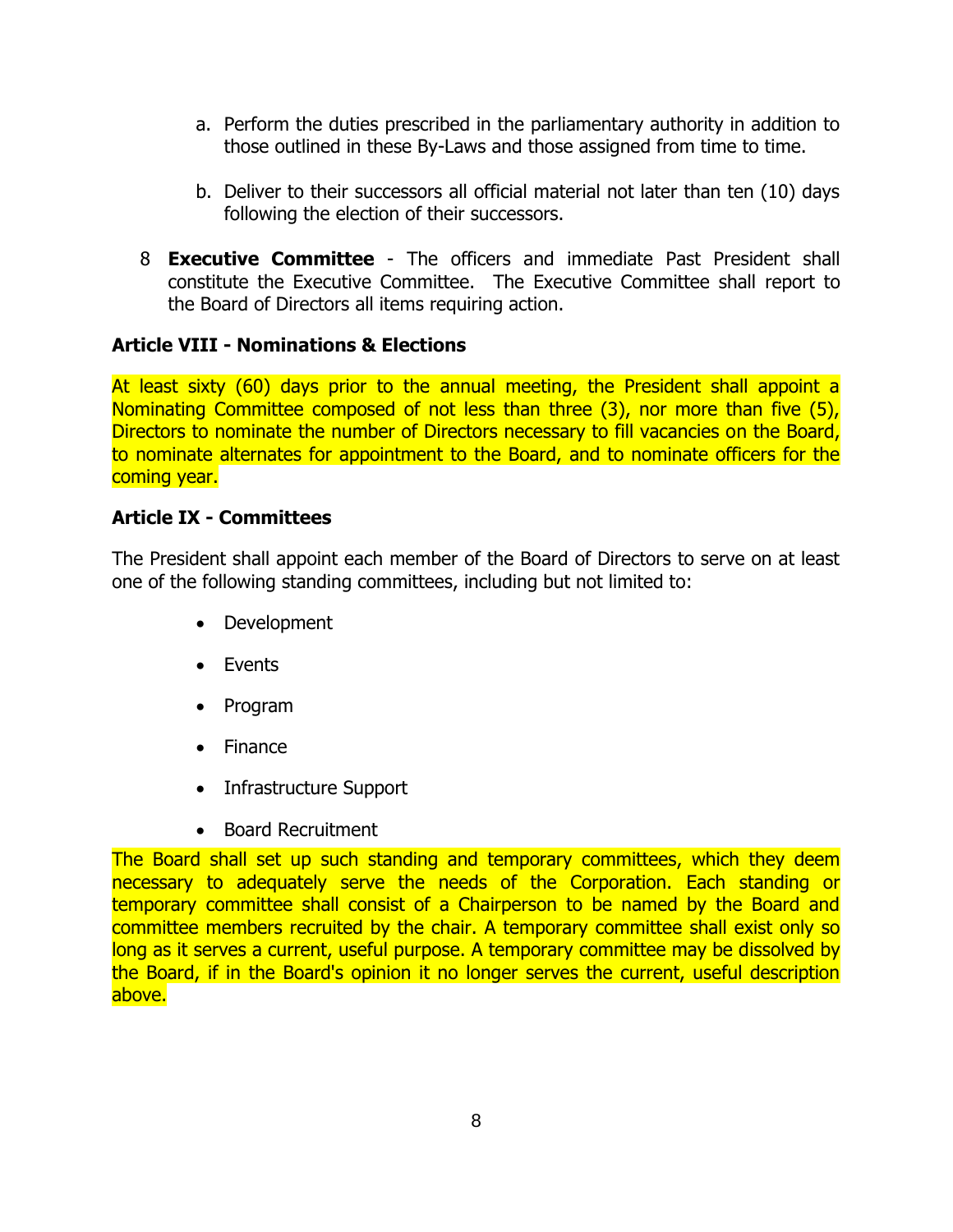#### **Article X - Contracts, Loans, Checks, and Deposits**

- 1 **Contracts** The Board of Directors may authorize the Executive Director or any officer or officers, to enter into any contract or execute and deliver any instrument in the name of and on behalf of the Corporation, and such authority may be general or confined to specific business. The Board shall annually authorize the Executive Director to enter into contracts that are approved in the budget or a part of the normal operation of the MFCC.
- 2 **Loans** No loans shall be contracted on behalf of the Corporation and no evidences of indebtedness shall be issued in its name unless authorized by a resolution of the Board of Directors. Such authority may be general or confined to specific instances.
- 3 **Checks** All checks, drafts, or other orders for the payment of money, notes, or other evidences of indebtedness shall be signed by such officer or officers, or Executive Director of the Corporation and in such manner as from time to time shall be determined by resolution of the Board of Directors. The President, the TREASURER or the Executive Director shall be authorized to co-sign checks. Two signatures are required for any checks over Seven Hundred Fifty Dollars (\$750.00).
- 4 **Deposits** All funds of the Corporation shall be deposited from time to time to the credit of the Corporation in such banks, as the Board of Directors shall select.

## **Article XI - Fiscal Year**

The fiscal year of the Corporation shall be July  $1 -$  June 30.

## **Article XI - Liabilities**

Every Director and every officer of the Corporation and heirs, executors, administrators and other legal personal representatives shall, from time to time and at all times, be indemnified and saved harmless by the Corporation from and against every board member from:

- 1 Any liability and all costs, charges and expenses sustained or incurred in respect of any action, suit or proceeding that is proposed or commenced against a board member for or in respect of the execution of duties of office - and
- 2 All other costs, charges and expenses that a member of the board sustains or incurs in respect of the affairs of the Corporation except by his own willful neglect or default.

No Director of officer of the Corporation shall be liable for the acts, receipts, neglects or defaults by any other director or officer or employee, or for joining in any act of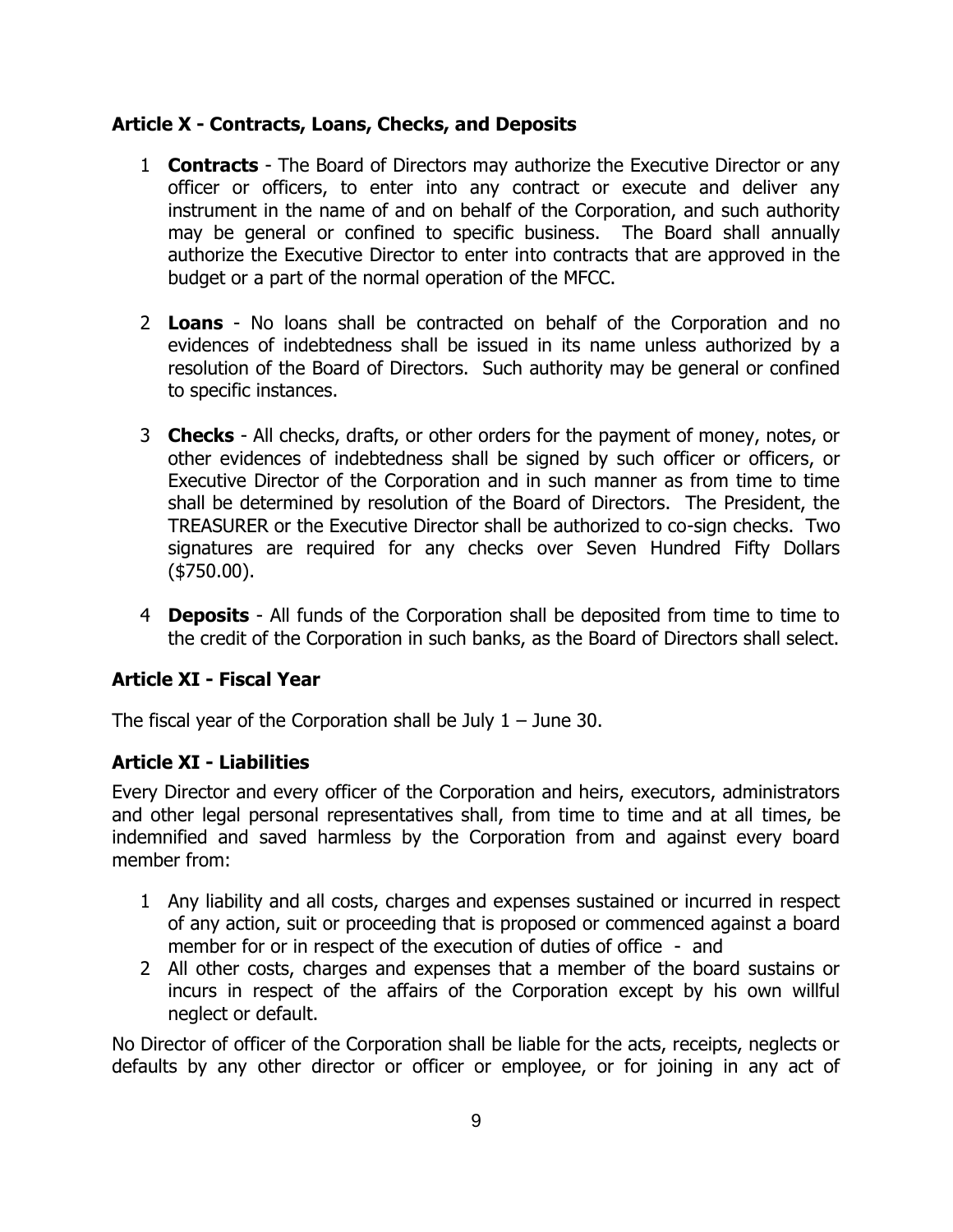conformity, or for any loss, damage or expense happening to the corporation through the insufficiency or deficiency of title to any property acquired by order of the board for or on behalf of the Corporation or for the insufficiency or deficiency of any security in or upon which any of the monies of or belonging to the Corporation shall be placed out or invested or for any loss or damage arising from the bankruptcy, or insolvency of any person, firm or corporation with whom any monies, securities or effects shall be lodged or deposited or for any loss occasioned by any error or for any other loss, damage or misfortune whatever which may happen in the execution of the duties of his respective office or trusts or in relation thereto unless the same shall happen by or through his own willful act or default.

Any act or proceeding of any director of the board shall be deemed invalid or ineffective by reason of the subsequent ascertainment of any irregularity in regard to such act or proceeding or the qualifications of such director or directors.

Directors may rely upon the accuracy of any statement or report prepared by the Corporation's auditors and shall not be responsible or held liable for any loss or damage resulting from acting upon such statement or report.

## **Article XII - Amendments**

These By-Laws may be amended, repealed or altered in whole or in part by a majority vote at any regular or special meeting of the Corporation.

# **Article XIII - Dissolution of Assets**

In the event of dissolution of the Corporation, its net assets shall be paid over to such charitable organization or organizations, and in such proportions, as the membership of the Corporation shall determine, provided, however, that the organization or organizations to which the assets are paid over upon dissolution shall be within the classification of organizations which are eligible under the Internal Revenue Code at that time to receive deductible contributions, and this provision of the By-Laws shall not be subject to amendment.

## **Article XIV - Books and Records**

The Corporation shall keep correct and complete books and records of accounts and shall also keep minutes of the proceedings of its members, Board of Directors and committees having and exercising any of the authority of the Board of Directors, and shall keep at the principal office a record giving the names and addresses of the Board of Directors. The Board shall permit public access to all records, data and minutes of each meeting.

## **Article XV - Conflict of Interest**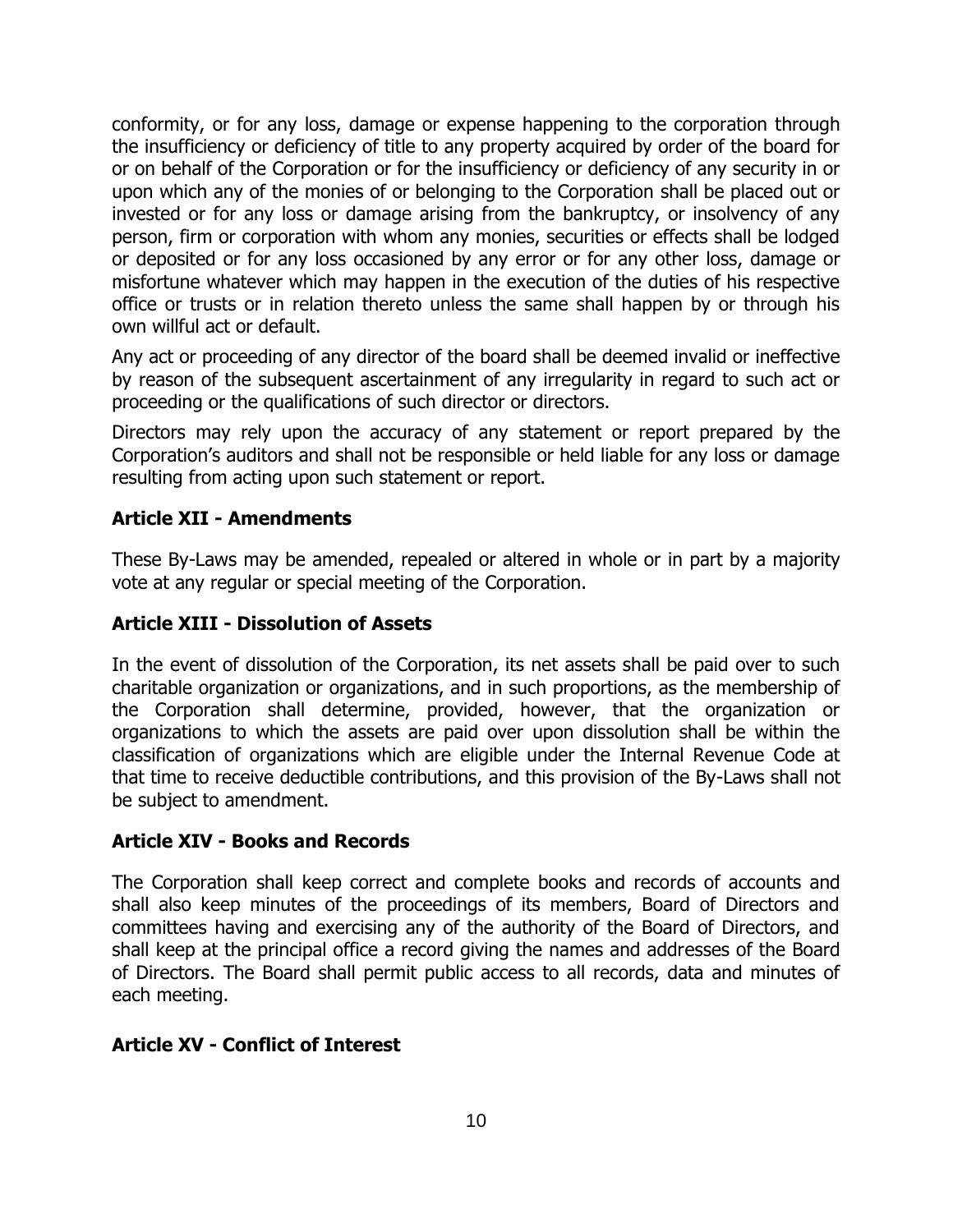All directors and officers shall disclose to the Board of Directors any possible conflict of interest at the earliest practical time. When a Board member has cause to believe that a matter to be voted upon will involve the member in a conflict of interest, the member shall abstain from voting on such matter. Board members shall determine by a simple majority vote whether or not a board member has a conflict of interest. A board member who declares conflict of interest or who has been declared so by the Board shall not enter into debate or vote concerning the matter. Minutes will reflect that a decision was made regarding the director or officer's conflict of interest.

A director or officer of the Milton Family Community Center shall be considered to have a conflict of interest if

a. the director or officer has an existing or potential financial or other interest which impair or might reasonably appear to impair such director or officer's independent un-biased judgment in the discharge of his or her responsibilities to the Milton Family Community Center or

b. the director or officer is aware that a member of his or her family or any organization or affiliates thereof in which such director or officer has such existing or potential financial or other interests.

If a director or officer of the Milton Family Community Center has reasonable cause to believe a director has failed to disclose actual or possible conflicts of interest, it shall inform the Board of Directors of the basis for such belief and afford the person in question an opportunity to explain the alleged failure to disclose. If, after hearing the person's response and after making further investigation as warranted by the circumstances, the Board of Directors determines the person has failed to disclose an actual or possible conflict of interest, appropriate corrective action shall be taken.

## **Article XVI: Fraudulent or Dishonest Conduct Policy**

#### 1 **Definition -**

Fraudulent or dishonest conduct: A deliberate act or failure to act with the intention of obtaining an unauthorized benefit. Examples of such conduct include, but are not limited to:

- Fraudulent or alteration of documents
- Unauthorized alteration or manipulation of computer files
- Fraudulent financial reporting
- Pursuit of a benefit or advantage in violation of the By-Laws Conflict of Interest Policy
- Misappropriation or misuse of resources, such as funds, supplies, or other assets
- Authorizing or receiving compensation for hours not worked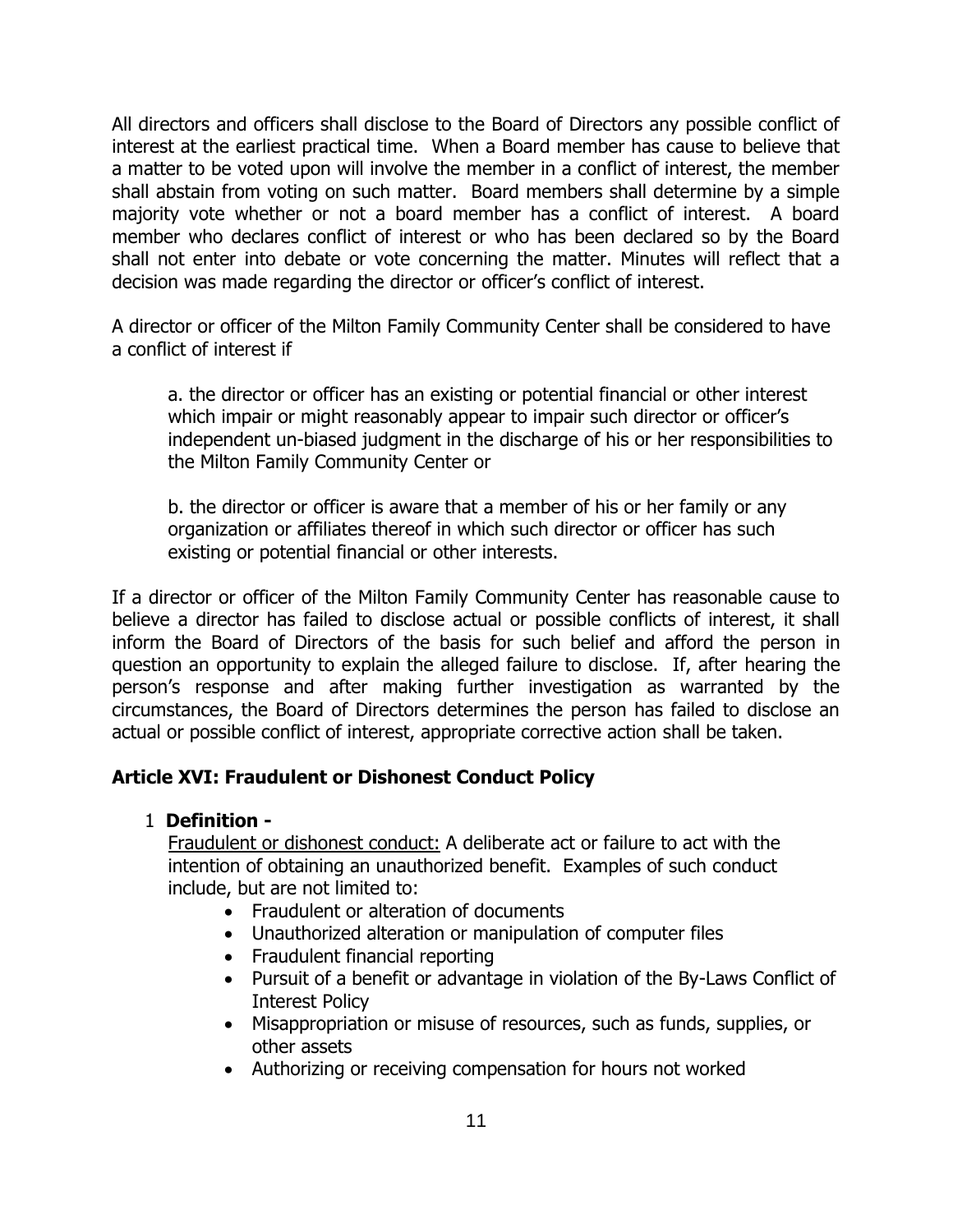Reporter: An employee, consultant, or volunteer who informs a supervisor, the Executive Director or the President of the MFCC Board of Directors about an activity relating to the Milton Family Community Center which that person believes to be fraudulent or dishonest.

#### 2 **Rights and Responsibilities -**

A reporter who becomes aware of suspected misconduct shall immediately report the suspected fraudulent or dishonest conduct to the Board of Directors. Reporters shall not conduct any investigative or other follow-up steps on their own.

The MFCC Board of Directors shall assure for reasonable care in dealing with any suspected misconduct to avoid baseless allegations or premature notice to persons suspected of misconduct and/or disclosure of suspected miscount to others not involved with the investigation, and Violations of a person's rights and law.

All relevant matters, including suspected but unproved matters, will be reviewed and analyzed, with documentation of the receipt, retention, investigation and treatment of the complaint. Appropriate corrective action will be taken, if necessary. Investigations may warrant investigation by independent persons such as auditors and/or attorneys.

Reports will be handled with sensitivity, discretion and confidentiality to the extent allowed by the circumstances and the law. Reports will only be shared with those who have a need to know so that the Board of Directors can conduct an effective investigation, determine what action to take on the results of any such investigation, and in appropriate cases consult with law enforcement personnel.

Should legal action be taken against a person or persons as a result of a report, such persons may have the right to know the identity of the reporter.

#### 3 **Reporter Protection -**

Milton Family Community Center Board of Directors shall prohibit any form of retaliation against a reporter for reporting an activity which that person believes to be fraudulent or dishonest. Retaliation includes, but is not limited to adversely affecting the terms or conditions of the reporter's employment, threats of physical harm, loss of job, punitive work assignments, or impact on salary or fees.

Reporters who believe that they have been retaliated against shall file a written complaint with the Executive Director or President of the MFCC Board of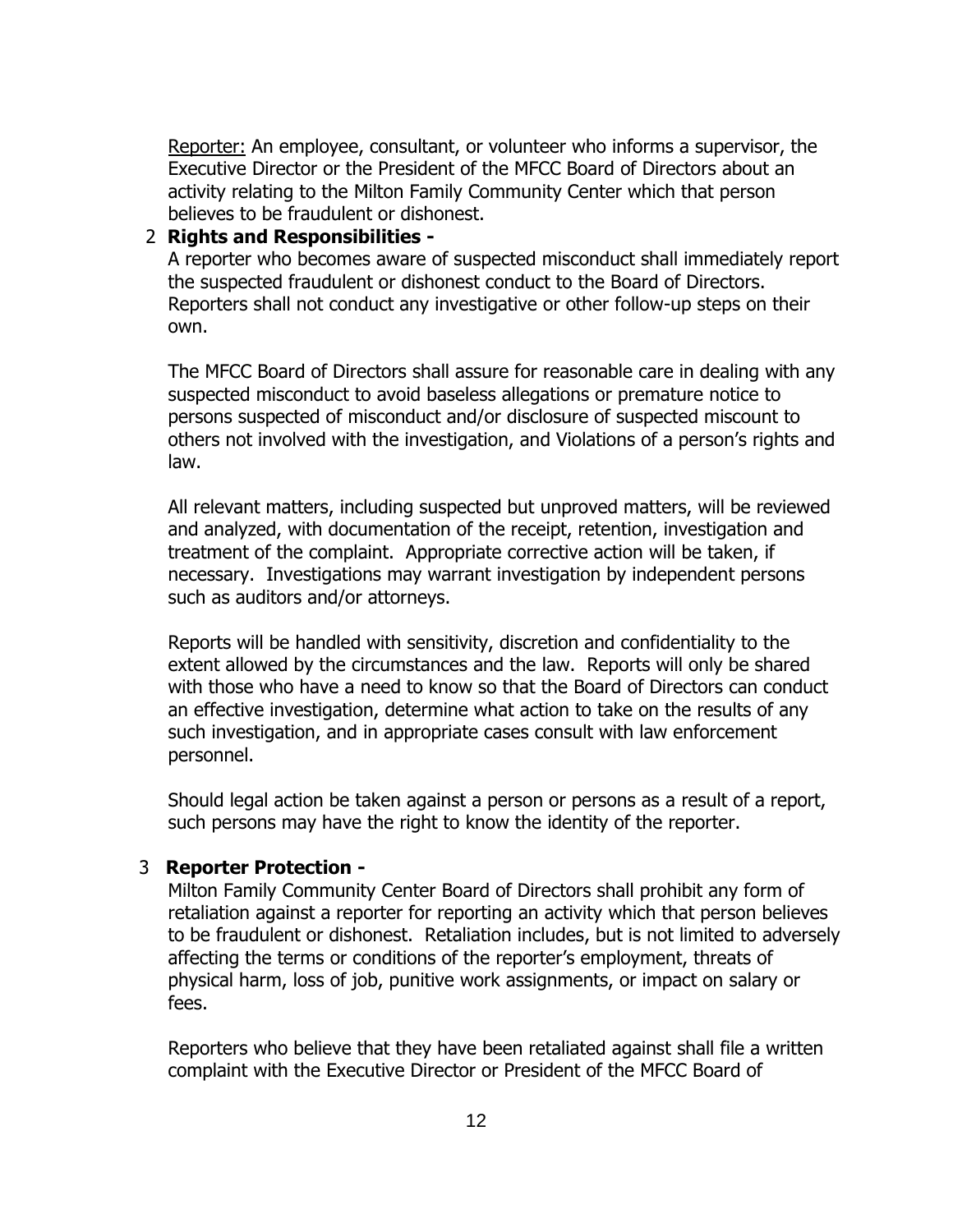Directors. Any complaint of retaliation will be promptly investigated and appropriate corrective measures taken if allegations of retaliation are substantiated. This protection from retaliation is not intended to prohibit supervisors from taking action, including disciplinary action, in the usual scope of their duties and based on valid performance related factors.

#### **Article XVII: Document Retention and Destruction Policy**

#### 1 **Purpose**

In accordance with the Sarbanes-Oxley Act, which makes it a crime to alter, cover up, falsify, or destroy any document with the intent of impeding or obstructing any official proceeding, this policy provides for the systematic review, retention and destruction of documents received or created by the Milton Family Community Center in connection with the transaction of organized business. This policy covers all records and documents, regardless of physical form, contains guidelines for how long certain documents should be kept and how records should be destroyed. The policy is designed to ensure compliance with federal and state laws and regulations to eliminate accidental or innocent destruction of records and to facilitate the Milton Family Community Center's operations by promoting efficiency and freeing up valuable storage space.

#### 2 **Document Retention**

The Milton Family Community Center follows the document retention procedures outlined below. Documents that are not listed, but are substantially similar to those listed in the schedule, will be retained for the appropriate length of time.

| Curporate Recurus                                                       |           |
|-------------------------------------------------------------------------|-----------|
| Articles of Incorporation                                               | Permanent |
| IRS Form 1023 to file for tax-exempt and/or charitable status           | Permanent |
| Letter of Determination granting tax-exempt and/or charitable<br>status | Permanent |
| By-Laws                                                                 | Permanent |
| <b>Board Policies</b>                                                   | Permanent |
| <b>Resolutions</b>                                                      | Permanent |
| <b>Board Meeting Minutes</b>                                            | Permanent |
| Sales tax exemption documents                                           | Permanent |
| Tax or employee identification number designation                       | Permanent |
| Annual corporate filings                                                | Permanent |

Corporate Records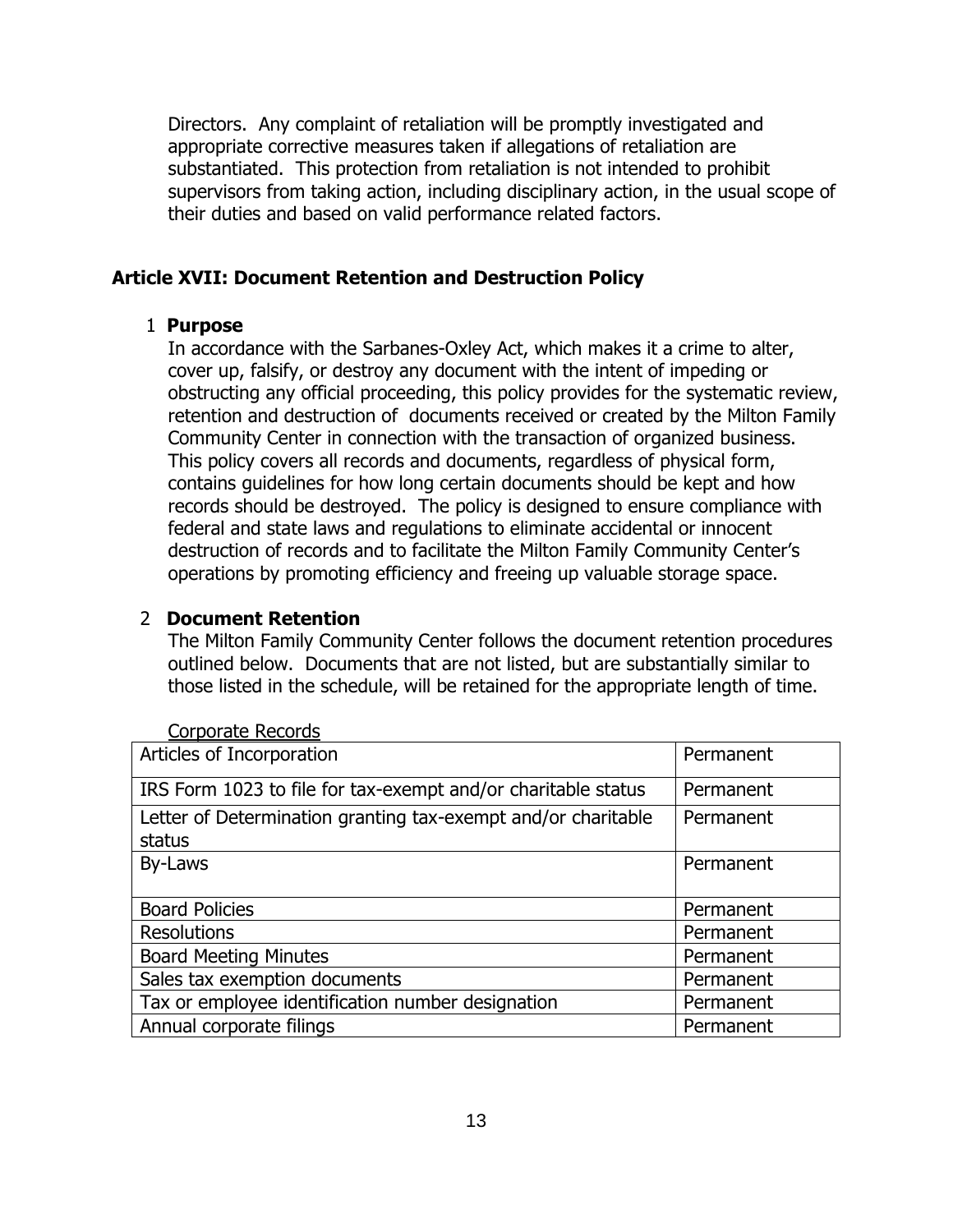| <b>Financial Records</b>                               |           |
|--------------------------------------------------------|-----------|
| <b>Chart of Accounts</b>                               | Permanent |
| <b>Fiscal Policies and Procedures</b>                  | Permanent |
| <b>Audits</b>                                          | Permanent |
| <b>Financial statements</b>                            | Permanent |
| Depreciation schedule                                  | Permanent |
| <b>Fixed Asset Records</b>                             | Permanent |
| General Ledger                                         | Permanent |
| Check register/books                                   | 7 years   |
| <b>Business expenses documents</b>                     | 7 years   |
| Bank deposit slips                                     | 7 years   |
| Cancelled checks (permanent for important payments and | 7 years   |
| purchases)                                             |           |
| <b>Accounts Payable and Receivable</b>                 | 7 years   |
| Invoices - to customers, from vendors                  | 7 years   |
| Investment records (deposits, earnings, withdrawals)   | 7 years   |
| Property/asset inventories                             | 7 years   |
| Petty cash receipts/documents                          | 3 years   |
| Credit card receipts                                   | 3 years   |
| <b>Bank statements</b>                                 | 3 years   |
| <b>Bank reconciliations</b>                            | 2 years   |
| <b>Electronic Fund Transfer documents</b>              | 2 years   |

| <b>Tax Records</b>                                   |           |
|------------------------------------------------------|-----------|
| 990 Annual tax filing                                | Permanent |
| Payroll registers, including tax withholdings        | ' years   |
| Filing of fees paid to professionals (IRS Form 1099) | years     |
| Payroll tax returns                                  | years     |
| W-2 statements                                       | years     |

| Personnel Records                   |               |
|-------------------------------------|---------------|
| Employee offer letters              | Permanent     |
| Confirmation of employment letters  | Permanent     |
| Benefits description per employee   | Permanent     |
| Pension records                     | Permanent     |
| Personnel files                     | 7 years after |
|                                     | termination   |
| Job descriptions, performance goals | 7 years after |
|                                     | termination   |
| Time reports                        | years         |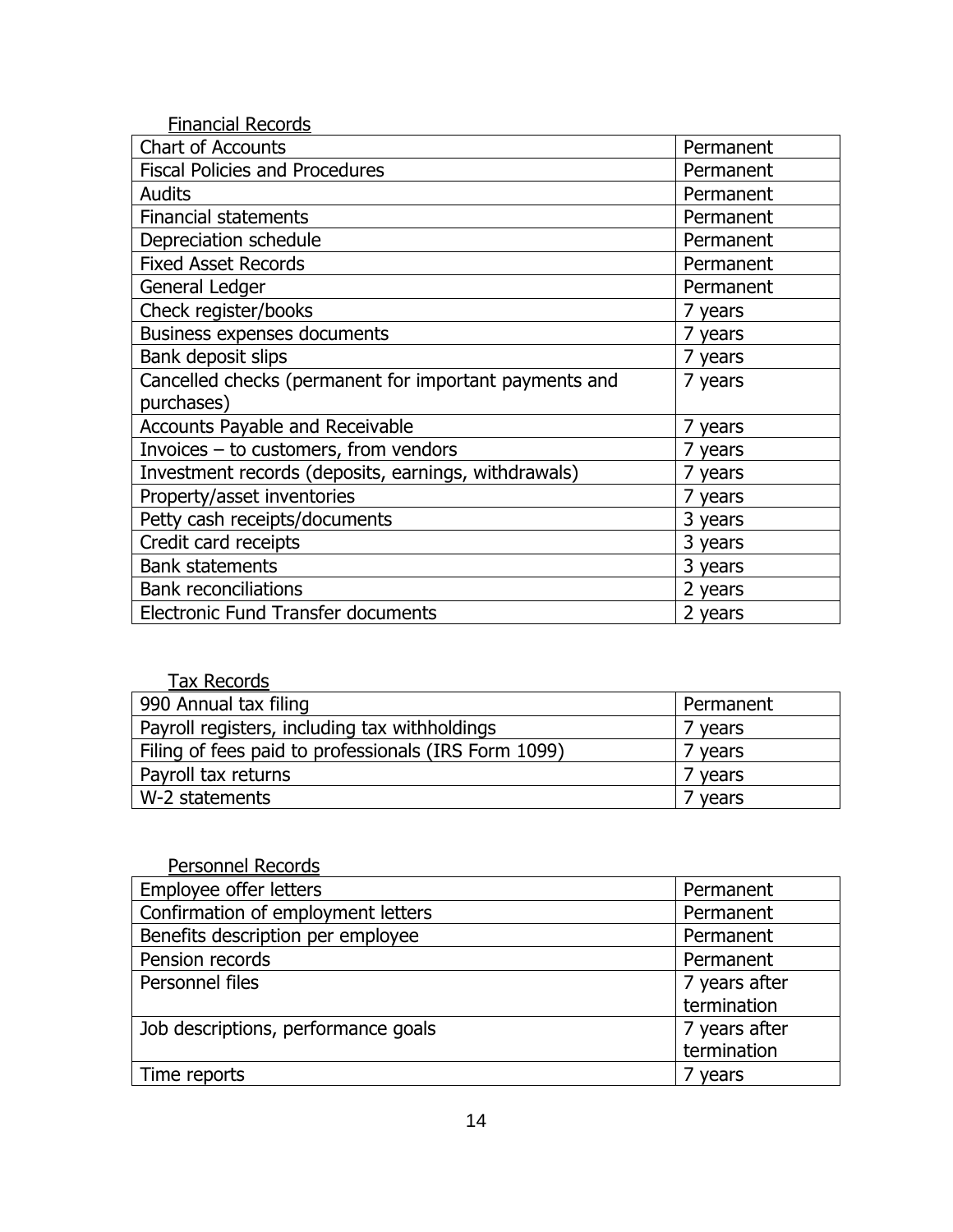| Payroll records and summaries     | years         |
|-----------------------------------|---------------|
| Workers' Compensation records     | 5 years       |
| Employee applications and resumes | 3 years after |
|                                   | termination   |
| I-9 Forms                         | 3 years after |
|                                   | termination   |

| <b>Insurance Records</b>                            |           |
|-----------------------------------------------------|-----------|
| Insurance claims applications                       | Permanent |
| Insurance dispersions/denials                       | Permanent |
| Property insurance policy - expired                 | 3 years   |
| Directors and officers insurance policy $-$ expired | 3 years   |
| Workers' compensation insurance policy – expired    | 3 years   |
| General liability insurance policy - expired        | 3 years   |

#### **Contracts**

| All insurance contracts | Permanent         |
|-------------------------|-------------------|
| Construction contracts  | Permanent         |
| Legal correspondence    | Permanent         |
| Loan/mortgage contracts | Permanent         |
| Leases/deeds            | Permanent         |
| Warranties              | 7 years           |
| Contracts - minor       | Life plus 4 years |

# Donations/Funder Records

| Donor list             | vears |
|------------------------|-------|
| Grant applications     | years |
| Donor acknowledgements | vears |

## Management Plans and Procedures

| Strategic plans                                         | years   |
|---------------------------------------------------------|---------|
| Staffing, programs, marketing, finance, fundraising and | 7 years |
| evaluation plans                                        |         |

# 3 **Electronic Documents and Records**

Electronic documents shall be retained as if they were paper documents. Therefore, any electronic files, including records of donations made online, that